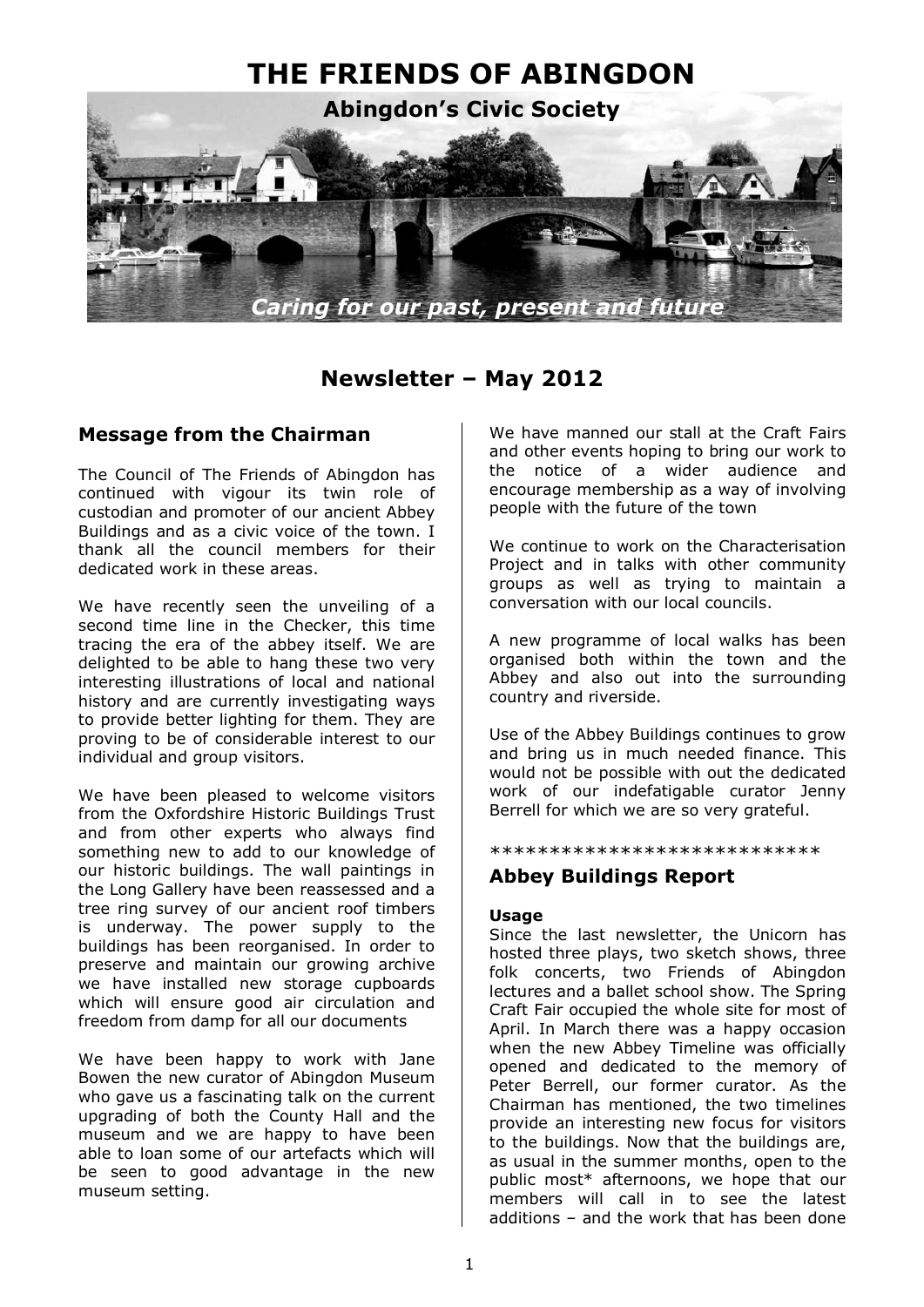in the gardens. Do please also tell others that the buildings are open – it seems to be one of Abingdon's best-kept secrets!

\*You may like to check with the curator before visiting to make sure they are not closed for a private function. She can be contacted on 01235 525339.



### **The building fabric**

The past year has seen some interesting activity within and on the built element of our responsibilities. Our Archive storage cupboards have been rationalized and made more secure from the continuing concerns of unauthorized access and, equally important, the humidity and direct damp conditions which are so damaging to paper records. We are discussing with English Heritage the possibility of reorganizing the area under the Unicorn balcony to improve its usefulness for storage. A matter of greater concern has recently manifested itself which regards structural movement and an area, of serious proportions, of beetle infestation and damage in some of the ancient timbers. Specialist investigation has been initiated and remedies will hopefully be recommended.

Our preliminary application to the Heritage Lottery Fund for support in providing an entrance lobby with toilet facilities for the Unicorn Theatre which would serve all the other areas, regrettably fell on stony ground. This will be further addressed when the general excitement surrounding Jubilee and Olympic activities is over.

*Editors note:* one piece of good news as we go to press is that recent tests for suspected asbestos in the Undercroft have proved negative.

### **Abingdon news**

#### **County Hall refurbishment**

The building is looking magnificent from the outside and Jane Bowen's recent talk to the Friends gave us tantalising glimpses of what to expect inside. There will be a limited number of guided tours on Jubilee Weekend but the display areas will not re-open till around July, with a formal opening ceremony planned for the Autumn.

#### **Guildhall**

The historic parts of the building have now been refurbished and are back in use. Discussions are continuing over the future of the modern part: the Town Council has taken advice (including suggestions from community groups) on how best to configure the building to make it viable: the decisions on this will inform the brief for both internal and external redesign. They are also exploring possible additional funding which could enable the project to be more ambitious and have promised to consult when they have some clear ideas to present.

#### **Heritage Weekend 8-9 September**

This year the weekend events in Abingdon will have a river theme in recognition of our re-naming as Abingdon-on-Thames: fortuitously this has been assisted by the decision to reschedule the Dragon Boat racing (a tradition, albeit a rather more recent one!) to the Sunday so there should be plenty of people around. The weekend will also provide an excellent opportunity to see the refurbished County Hall and old part of the Guildhall. The Abbey Buildings will be open on the Sunday and Friends of Abingdon will also be organising Abbey Trail walks and a Boundary Walk as well as helping with the overall running of the event. The programme will be published in July, so keep the dates free.

#### **"Portas Pilot" competition**

Following the "Portas Review" of the state of Britain's High Streets, the government has launched a scheme for towns to compete for awards of up to £100,000 to help fund innovative schemes to revitalise their town centres. Bids have to involve not just councils, but a "town team" of retailers, landlords and community groups, so Abingdon's bid was led by the Choose Abingdon partnership which represents all of these stakeholders. The Friends of Abingdon registered their support for the bid. There were nearly 400 entries and only 12 will be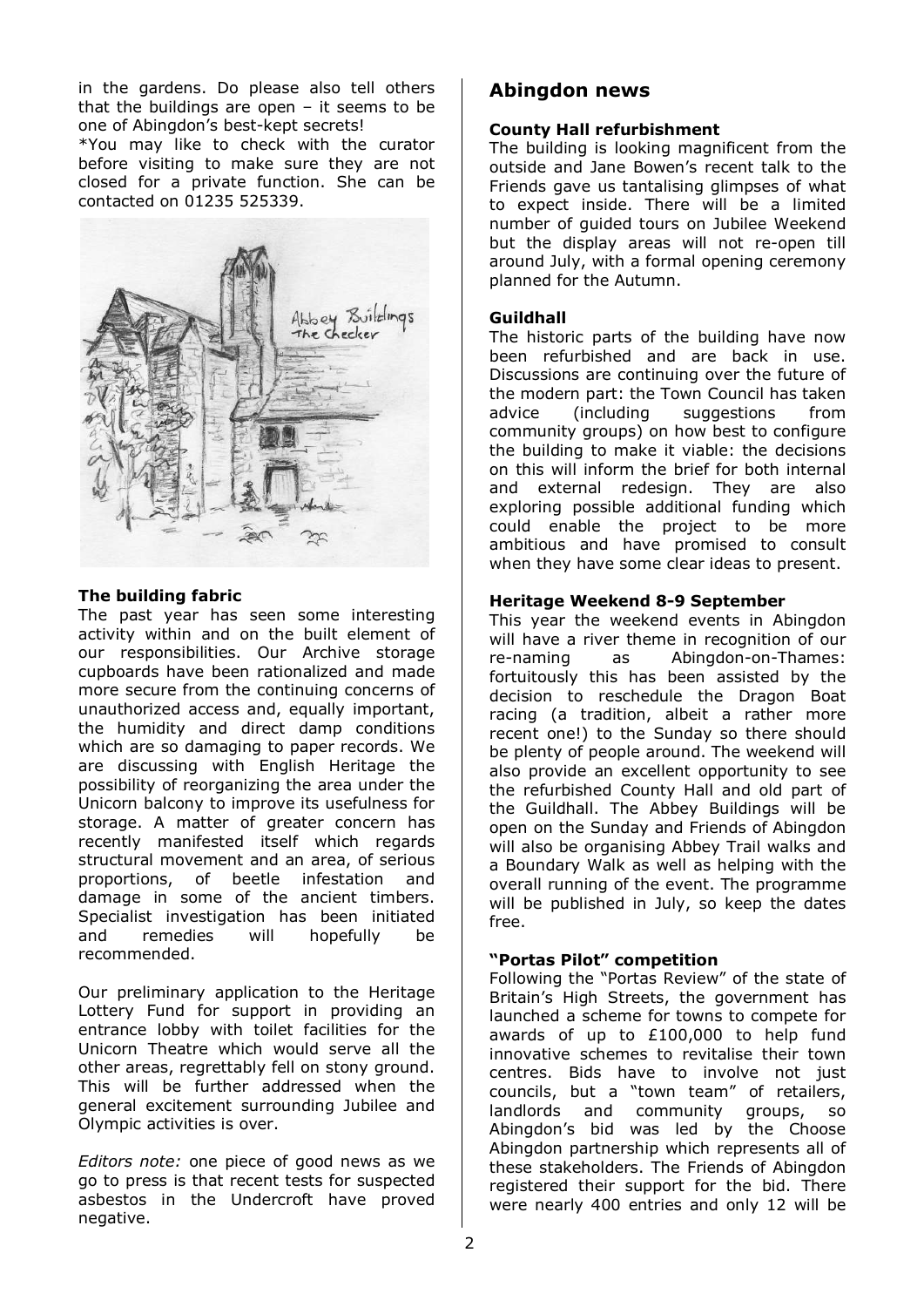selected so the competition will be fierce but if we win it will bring not only the cash to fund much-needed projects, but also valuable publicity for the town since there will inevitably be media coverage. The result is due in the next few weeks. There is more information on the Choose Abingdon website http://www.chooseabingdon.co.uk/

### **Community Shop**

It is not practicable to operate a Community Shop in the precinct during the refurbishment, but Choose Abingdon and the Friends are looking for an alternative empty shop and aim to re-open in late Summer.

#### **\*\*\*\*\*\*\*\*\*\*\*\*\*\*\*\*\*\*\*\*\*\*\*\*\*\***

### **Planning Matters**

Several planning applications which The Friends recommended for refusal last year have now been resubmitted. Tesco at 15 Oxford Road have re-applied for an advertising sign, with the only change being that it is in a slightly different place on the site. The Friends consider that it is just as obtrusive in its new site, and have asked that the proposal should be refused. A third application to replace a bungalow in Northcourt Lane with two 4 bedroom detached houses has been submitted. The Friends are still concerned about the size and height of the houses and their impact on the Northcourt Conservation area, in particular the rural nature of Northcourt Lane.

The last newsletter mentioned the rejection on appeal of the proposal to demolish Champion House in Wootton Road and replace it with 24 sheltered apartments. (A previous application for replacement of Champion House by 10 flats had already been approved.) A new application has now been submitted, again for 24 sheltered apartments, which claims to address all the concerns of the Inspector when she dismissed the appeal. Although the mass of the building has been reduced, it is still a large building on a not very large site.

One application causing a lot of concern is the proposal to convert 22 Appleford Drive into four 1-bedroom flats. The estate and the Fitzharrys Manor estate were specifically designed and built for families and The Friends do not believe that any of the family houses on these estates should be converted into small one-bedroom flats. This is a good example of the areas in which the Characterisation Work described in the previous newsletter could have an impact.

Two members of The Friends attended a workshop run by Civic Voice on the Neighbourhood Planning process. This was very useful in learning about the emerging process, and in sharing ideas and experiences with other groups. Following this a meeting was held with a representative of South Abingdon Residents' Plan (SARP) to discuss current progress on their Plan. A meeting was also held with Fitzharrys Manor Residents Association to brief members on the Characterisation Study.

Following productive meetings last autumn with the Leaders of the Vale and Town Councils, we are still trying to arrange further meetings with the Leader and Executive Members of the Vale, and with the Leader and members of the Town Council on the issues affecting the town.

**\*\*\*\*\*\*\*\*\*\*\*\*\*\*\*\*\*\*\*\*\*\*\*\*\*\*** 

## **Visit to the British Library and the Wallace Collection, 8 March 2012**



The main aim of the visit to the British Library was to see the exhibition of manuscripts owned by English monarchs, mainly from the Old Royal Library which was given to the nation in 1757 by George II.

The exhibits were divided into six groups. The first of these, Edward IV: Founder of the Old Royal Library, consisted of 50 manuscripts acquired by Edward IV, in the fifteenth century. Most were commissioned by Edward himself and made in Bruges. These manuscripts were exquisite with delightful illustrations of landscapes and interiors of an extremely high quality. The second group concentrated on the Christian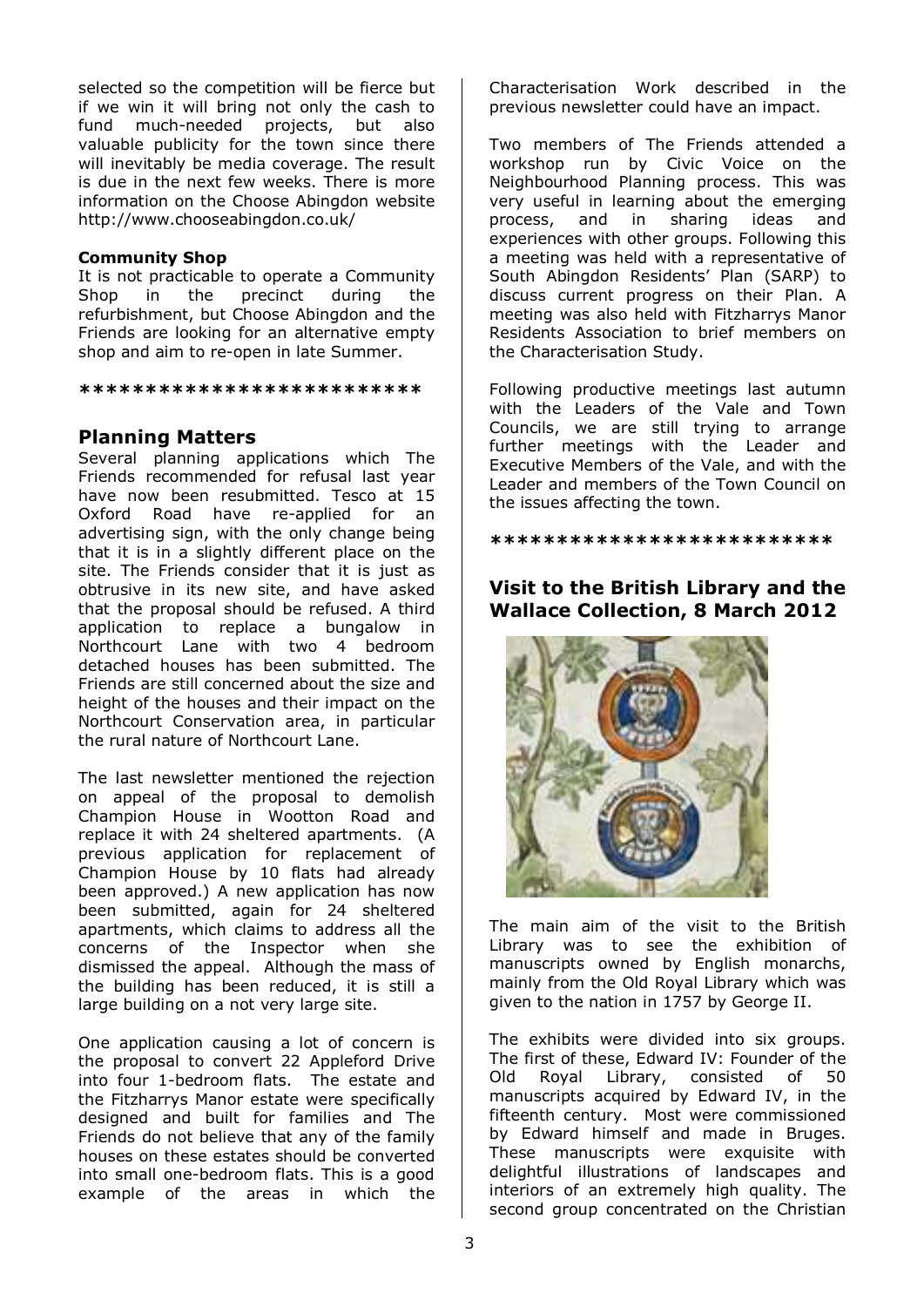Monarch, and ranged from small prayer books to large gospel books and Bibles for display and liturgical use; all were richly decorated. The exhibits covered several centuries and illustrated changing styles. The third group, Royal Identities, consisted of manuscripts to aid monarchs in understanding and presenting their status as royalty. It also included coronation books documenting the ceremonies necessary to authenticate royal authority. The fourth group contained examples of successful rulers, drawn from both biblical and classical sources, as well as lives of the saints and manuals of warfare, in order to instruct the monarch in 'how to be a king'. The fifth group contained books of reference and learning – the World's Knowledge – including geographical compendia and works on health and hygiene. Finally, many books from Continental Europe were acquired by successive monarchs which demonstrated the close links between the English and European courts. Taken together, these manuscripts were a feast for the eyes as well as providing an overview of the culture of the medieval courts. The artistic quality was extremely high.



As well as special exhibitions, the British Library also has a permanent exhibition of some of its greatest treasures. These include two of the four extant copies of Magna Carta, the Sherborne Missal, the Luttrell Psalter, the Gutenberg Bible, Leonardo da Vinci's Notebook showing mechanical designs, sacred Islamic, Hindu, Jain, and Buddhist texts, original manuscripts including Lewis Carroll's Alice's Adventures Underground, original musical scores including works by

Schubert and Mozart, Beethoven's tuning fork, and much much more.

After this feast at the British Library we moved on to the Wallace Collection – an amazing collection assembled by a single family over five generations. Exhibits included European and Oriental armour, 18th century furniture, ceramics including Sévres porcelain from Versailles and a vast array of paintings. Artists represented included Canaletto, Guardi, Rembrandt, Frans Hals (The Laughing Cavalier), Fragonard (The Swing), Rubens, Romney, Reynolds, Velasquez – the list goes on and on. There were more Canalettos in one room than most of us had ever seen.

All in all we had an excellent day out, and our thanks go to Pauline and John Burren for organizing it.

**\*\*\*\*\*\*\*\*\*\*\*\*\*\*\*\*\*\*\*\*\*\*\*\*\*\*** 

# **Friends of Abingdon Events**

*Monday 4 June 10.00 – 16.30 Jubilee Walks*  See next page for details

#### *Tuesday 12 June AGM*

*19.30 Unicorn Theatre - drinks will be served from 19.00* 

Guest speaker Debbie Dance, Director of the Oxford Preservation Trust, the successful Oxford based charity which owns over 900 acres and listed buildings in and around the City. Debbie is an inspiring speaker and has completed a number of award winning conservation projects including the regeneration of Oxford Castle.

*Sunday 8 July and Sunday 5 August 14.00 – 16.00 Abbey Trail Guided walks*  Meet outside St Nicolas Church, finish with tea in the Abbey Buildings

*Saturday 9 – Sunday 10 September Heritage Weekend*  See page 2.

*Wednesday 26 September "The Neighbour's Pigs and Running Water" - a talk by Ruth Weinberg. 7.30pm. Unicorn Theatre* 

How George Winship, Abingdon's Borough Surveyor for 41 years, brought the town into the 20th century, from Victorian Horse and cart times, though the advent of the motor car to the end of World War 1.

Free to members; non-members £2. The Buildings and pay bar will be open from 7pm.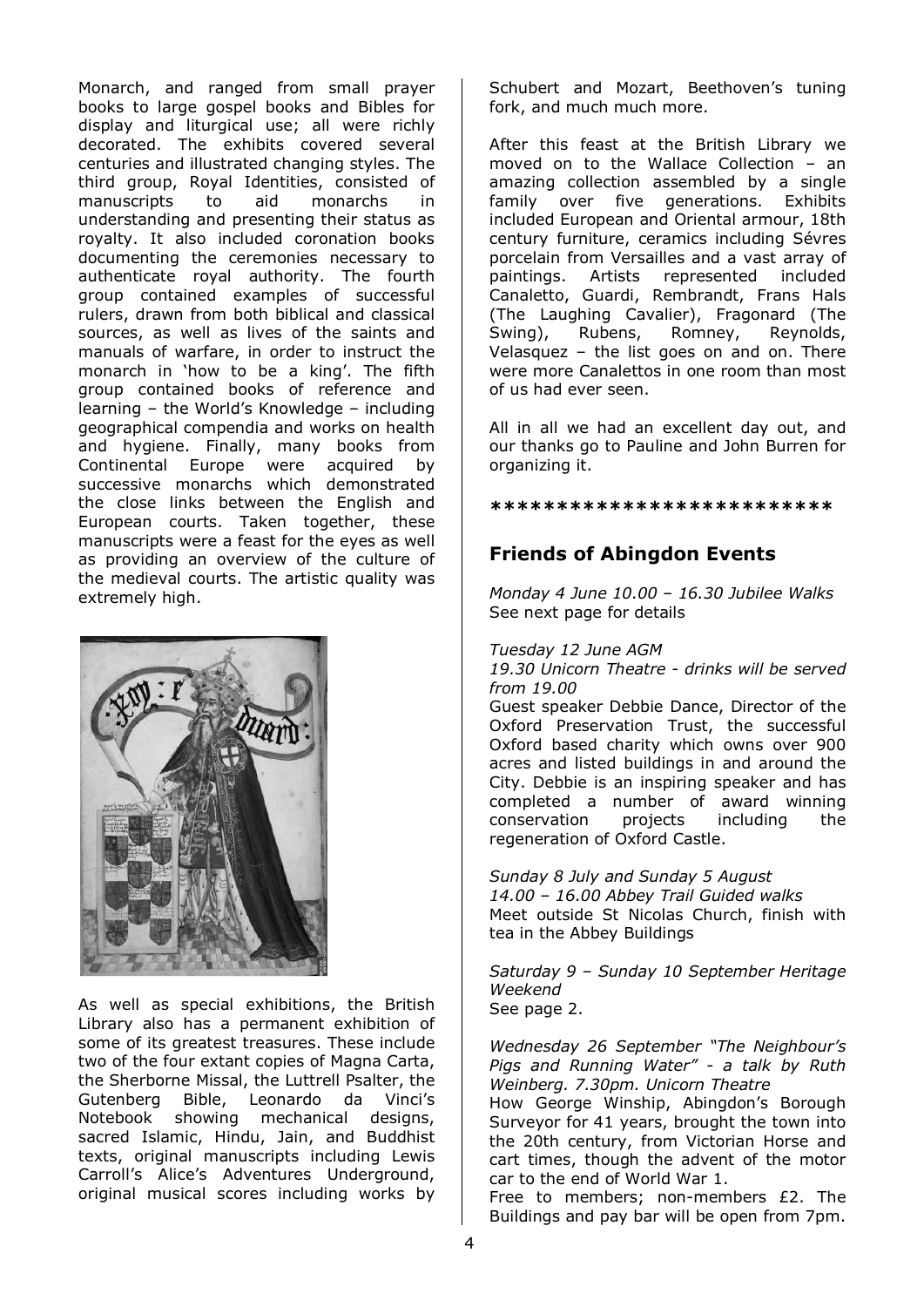| <b>Unicorn Theatre events</b><br>For more information and bookings contact<br>the organisers or see www.abingdonabbey-                                                                                                                                                                                                                                                                                                     | Other events in Abingdon-on-<br><b>Thames</b>                                                                                                                                                                                                                                                                                                                                                                   |  |
|----------------------------------------------------------------------------------------------------------------------------------------------------------------------------------------------------------------------------------------------------------------------------------------------------------------------------------------------------------------------------------------------------------------------------|-----------------------------------------------------------------------------------------------------------------------------------------------------------------------------------------------------------------------------------------------------------------------------------------------------------------------------------------------------------------------------------------------------------------|--|
| unicorntheatre.org.uk or.<br>The Happiest Days of Your Life- Studio<br>Theatre Club<br>Wednesday 23 - Saturday 26 May<br>Tickets £8.50 from or 01865 778105 or<br>tickets@studiotheatreclub.com<br>Folk at the Unicorn - Benji Kirkpatrick & Blair<br>Dunlop - "the future of UK folk"<br>Thursday 7 June<br>Tickets £10 in advance from Remade Guitars<br>or http://www.folkattheunicorn.co.uk/ or<br>£12.50 on the door. | Jubilee Celebrations<br>Saturday 2 - Tuesday 5 June<br>For more information see Town Crier or<br>www.abingdon.gov.uk/ or contact<br>the<br>Information Office 01235 522711.<br>Olympic Torch passes through Abingdon<br>Tuesday 10 July 07.30 - 08.20<br>Oxford Road and Town centre<br>Dragon Boat racing - Sunday 9 September<br>Charity event - re-arranged from May. Fun<br>and entertainment on the river. |  |
| Monday 18 - Saturday 23 June Oxfordshire<br>Drama Network Drama Festival<br>Two one-act plays per night, winners called<br>for<br>Saturday<br>Gala<br>back<br>Night<br>http://www.oxfordshiredramanetwork.org/<br>Wife After Death by Eric Chappell - Abingdon<br>Drama Club<br>Wednesday 11 - Saturday 14 July<br>Tickets £8 (£7) from the Bookstore or<br>http://www.abingdon-drama-club.com/                            | Up to date information on Abingdon events<br>can be obtained from the Town Council<br>Information Office or from the Whats on<br>Diary at www.chooseabingdon.co.uk/home                                                                                                                                                                                                                                         |  |

# **Explore Abingdon on Jubilee Monday**

As our contribution to the Queen's Diamond Jubilee celebrations The Friends of Abingdon are coordinating a variety of walks in and around the town on Monday 4 June. All walks are free, but please book in at our gazebo in the Market Place from 10:00 am.

G uided walks leave at 10:30 and 2:00. Remember to wear sensible footwear and come prepared for the weather. There is something for everyone:

| Walk to Sutton Courtenay with the Ramblers.<br>• 81/2 miles via the Ock Valley and Drayton<br>then back along the Thames Path.<br>• Leaving at 10.30 am - pubs might be open<br>or bring a packed lunch.      | Explore Radley Lakes with the Friends of<br>Radley Lakes.<br>• 5 miles via the Thames Path to Radley<br>Lakes. Leaving at 2.00 pm.<br>• This might take 31/2 hours if you stop for tea<br>and cakes at the Lakes.                      |
|---------------------------------------------------------------------------------------------------------------------------------------------------------------------------------------------------------------|----------------------------------------------------------------------------------------------------------------------------------------------------------------------------------------------------------------------------------------|
| Enjoy green Abingdon with Green Gym and the<br>Twin Towns Society.<br>• Roughly 3 miles via the Ock Valley and<br>Albert Park and will take about 2 hours.<br>• Leaving at $10.30$ am and $2.00$ pm.          | Learn more about the Abbey using the Lost<br>Abbey Trail with The Friends of Abingdon.<br>• Tour includes St Nicolas Church and the<br>Abbey Buildings and will take about 2 hours.<br>• Leaving at $10:30$ am and $2:00$ pm.          |
| Visit the Abbey Buildings and look at the new<br>Abbey Time Line.<br>The buildings will be open for the duration of<br>the walks and Jenny and her helpers will be<br>serving tea and coffee and cold drinks. | Make new discoveries in Abingdon-on-Thames<br>using our picture quiz sheets.<br>Do this yourself with friends or others you meet<br>on the same quest.<br>Solutions on the Friends of Abingdon website<br>www.friendsofabingdon.org.uk |